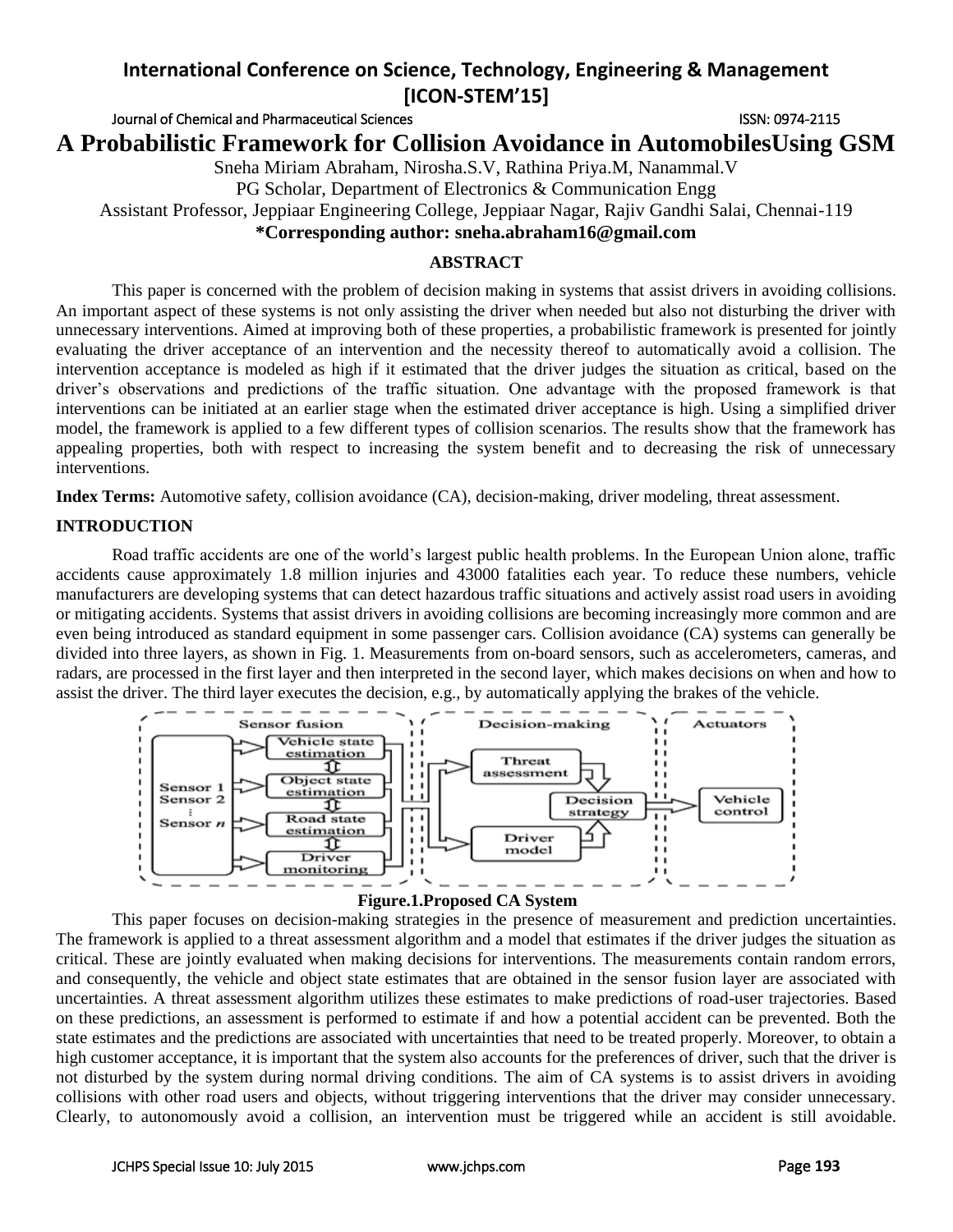### Journal of Chemical and Pharmaceutical Sciences ISSN: 0974-2115

However, most collisions that can be avoided by CA systems *possibly* can also be avoided by a skilled driver. This implies that there is no way of telling whether the driver would have been able to handle the situation without the system intervening. That is, there is no objective measure available for judging whether an intervention was useful or whether the driver was disturbed by the system. It is only the driver of the vehicle that can decide whether an intervention was motivated or not. Hence, when making decisions on when the system shall take action, there is always a tradeoff between making a successful intervention and the risk of disturbing the driver. This highlights the need of incorporating a driver model in the CA system, such that vehicle safety can be further improved by enabling earlier interventions in traffic situations that the driver judges as critical.

This paper is concerned with decision-making in CA systems in the presence of uncertainties. Several probabilistic decision-making algorithms have previously been proposed, in these approaches, the risk of a false alarm is balanced with the confidence that an autonomous intervention is actually needed to avoid a collision. The term "false alarm" is, in these cases, typically defined as an intervention per-formed, although there would not have been a collision. From the driver's point of view, however, a more relevant definition would be an intervention performed that the driver regarded as unnecessary. In this paper, we propose to simultaneously evaluate the driver acceptance of an intervention and the necessity thereof, as shown in Fig. 1. To formally deal with uncertainties in measurements and predictions, we propose that decisions on when to assist the driver are made by taking a Bayesian approach to estimate the following:

- 1) How a collision can be avoided by an intervention;
- 2) The probability that the driver of the vehicle will consider the autonomous intervention as motivated.

The framework enables interventions to be initiated at an earlier stage when there is a high probability that the driver will consider an intervention as justified. In this way, the benefit of CA systems can be increased without disturbing the driver of the vehicle. Moreover, to reduce the risk of the driver getting used to having interventions, and starting to rely too much on the system, interventions are not initiated until a significant action is needed to avoid a collision. To put the framework into context, a previously presented threat assessment algorithm is used as a base to assess how a collision with a single road user can be avoided. Similar to, the framework enables this assessment to be performed in a probabilistic way, such that uncertainties in object state estimate and predictions are accounted for. More importantly, in contrast to previous research, the framework also estimates the driver's perceived threat considering both the inherent measurement uncertainties as well as uncertainties within a model of the driver's assessment of the traffic situation. To exemplify this, we introduce a simple model of the driver's threat assessment and apply it in the proposed framework. This paper is organized as follows. Section II provides the motivation for this paper and shows that a small change in the decision timing can have a significant impact on the benefit of CA systems. Section III outlines the problem formulation and Section IV describes the decision-making framework. Section V presents the modeling choices made in the specific implementation used to evaluate the framework in this paper. Section VI describes, based on these modeling choices, how the decision-making framework can be realized. Results are presented in Section VII, where the realization is evaluated on a few different types of collision scenarios, using both simulated and authentic sensor measurements. Conclusions are presented in Section VIII.

### **MOTIVATION**

Here, we describe how this paper is related to previous re-search on driver models and show, through an example, that sys-tem benefit is strongly affected by the timing of interventions.

**A. Related Literature:** Goodrich and Boer propose that CA systems should account for not only the capabilities of the vehicle and the sensor system but also the autonomy and preferences of the driver. Benefit and cost functions are introduced to make decisions based on a tradeoff between the potential benefit of an intervention and the cost of disturbing the driver with an unnecessary intervention. Although the concept of using cost functions is appealing at first glance, this concept has some potential drawbacks that are pointed out. For example, the cost of an unnecessary intervention may be difficult to define and relate to the benefit of avoiding a potential collision. Hence, the behavior of the CA system may be hard to predict, and the tuning of the system could become problematic. We propose that the probability that the driver intends to apply the brakes shall be estimated and that interventions shall be inhibited if the driver intends to brake. The intent to brake is predicted by using a camera that monitors the driver's pedal usage and a camera that monitors the driver's face. Although a foot camera may be used to predict whether the driver intends to apply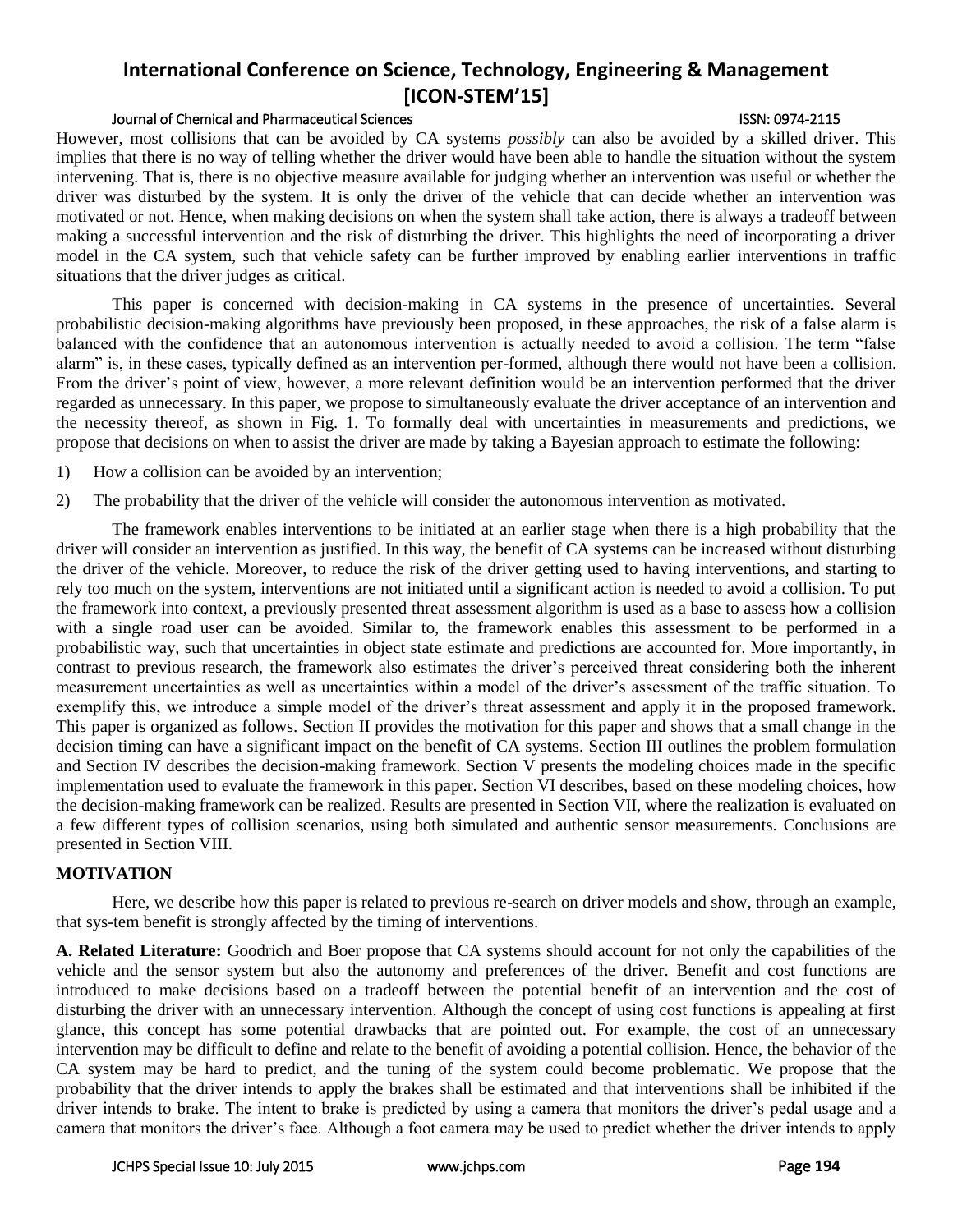## Journal of Chemical and Pharmaceutical Sciences **ISSN: 0974-2115** ISSN: 0974-2115

the brakes, it is probably difficult to predict whether the driver intends to steer. The driver may also be drowsy or cognitively distracted; in which case, the driver's intent could be difficult to predict, even if the driver has placed a foot on the brake pedal. Moreover, in traffic situations where the driver intends to brake to avoid a collision, it is reasonable to assume that the driver may consider a brake intervention as motivated and, thus, as not disturbing. Rather than trying to solve the difficult problem of estimating the driver's intent or the cost of disturbing the driver, the presented framework aims only to estimate whether the driver will consider an intervention as justified. In this way, driver autonomy can be maintained by only allowing the system to act when it is estimated that the driver has high acceptability for interventions.

**B. Impact:** As mentioned in Section I, one of the aims of this paper is to formulate a decision-making framework that can be used to improve the intervention timing of CA systems. What additional benefit is expected if the intervention timing is improved by a fraction of a second? This question is investigated through an example.

Assume that a vehicle equipped with a CA system is driving at an initial speed  $v_0$  and that automatic emergency braking is initiated with timing such that the speed is reduced to  $v_c$  before colliding with a stationary object. How much earlier does the braking have to be initiated to fully avoid a collision? In all CA systems, the deceleration will eventually reach a constant value *a* and a collision is avoided if

$$
s=\frac{v^2}{\frac{c}{2a}}\ \cdots 1
$$

Where extra meters are available to bring the host vehicle to a complete stop. The time to travel this distance, before braking

**Problem formulation:** Let  $x^h_k$  be a state vector representing the state, i.e., position, velocity, etc., at discrete time instance  $t_k$  of a vehicle hosting a CA system. Similarly, let  $X_k^t$  be a state vector describing the state of all other objects of interest, e.g., other vehicles or pedestrians in the vicinity of the host vehicle given noisy observations on these states collected up to the current time  $t_k$ , denoted as  $Y_{1:k}$  an intervention decision rule for avoiding accidence without disturbing the driver is desired.

**Decision-Making Strategy L:** As previously mentioned in Section I, we propose to simultaneously evaluate the driver acceptance of an intervention and the necessity thereof. Furthermore, we propose to do so in a probabilistic decision framework considering two sets of hypotheses. The first set captures the driver acceptance (*driver hypotheses*). The second set describes the necessity for the CA system to initiate an autonomous intervention to autonomously avoid an accident (*system hypotheses*). This latter hypothesis set is used to manage the risk that the driver gets used to having interventions and, hence, may start to rely on the fact that the system will avoid all accidents. When assessing the driver acceptance, we argue that the driver has a high acceptance for interventions if *the driver judges* the traffic situation as critical when an intervention is initiated.

In situations where the driver is distracted, we argue that the driver will become alert if an intervention is triggered and hence be able to judge if the situation is critical or not.

**Criticality Assessment:** A vital component in a CA system is the ability to detect and assess the criticality of the current traffic situation, i.e., *threat assessment*. In the literature, there are many different approaches to do this, and good examples can be found in. Similar to many of these methods, we argue that a situation is judged as critical by an *actor*, i.e., to the driver or to the CA system, if the actor is unable to find a safe escape path. Let there be a set of *n* objective physical measures, denoted as  $\{\alpha_1, \ldots, \alpha_n\}$ , describing the criticality of different types of potential evasive maneuvers by an actor. These measures could be based, e.g., on TTC metrics or on the needed use of available tire-to-road friction to avoid an accident. Each measure  $\alpha_i$  corresponds to a specific type of evasive action by the actor, e.g., emergency braking, passing to the side of the threat, or using a combined braking and steering maneuver. Maneuver *i* is defined as critical by the actor if the measure exceeds some limit, The situation as a whole is defined to be judged as critical if all of these measures, *individually*, are judged as critical. To put it differently, the situation is critical to the actor if the actor judges that there is no safe escape path.

When assessing the measures, we argue that they should be evaluated in themselves, independently of all other measures, and not jointly as in many other applications. A short example illustrates when the latter approach fails to assess whether there is a safe escape path or not. Let a vehicle approach a pedestrian walking with constant speed across the road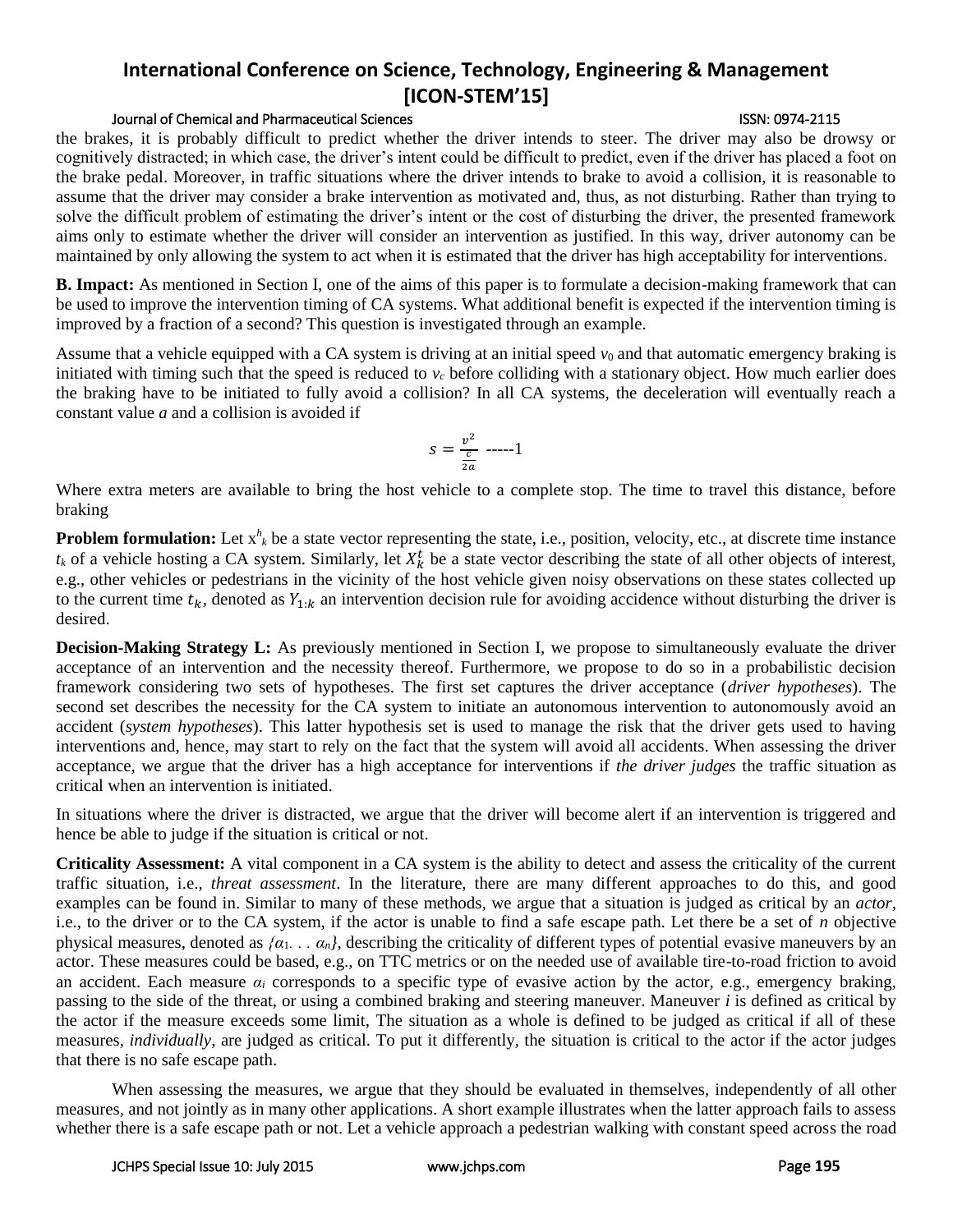### Journal of Chemical and Pharmaceutical Sciences **ISSN: 0974-2115** ISSN: 0974-2115

and let there be two measures  $\alpha_1$  and  $\alpha_2$  representing how difficult it is to pass either to the left or to the right of the pedestrian. If the actor does not know exactly how fast the pedestrian is walking, then  $\alpha_1$  and  $\alpha_2$  are correlated as shown. In practice, this means that it is relatively easy to pass either to the left or to the right, depending on how fast the pedestrian is walking. That is, the probability that both measures jointly exceed their respective limits is very small, and under this measure, the situation would be classified as noncritical. However, the actor needs to actually make a choice of whether to steer to the left or to the right of the pedestrian, but being uncertain about the pedestrian's walking speed, it is equally unsafe to make either of these choices. That is, there is no safe escape path available.

To summarize, by evaluating the measures independently from each other, the situation is correctly classified as critical. The same reasoning is applicable when determining whether both the driver and the system judge the situation as critical. Since the driver and the CA system may have different capabilities to avoid an accident, e.g., by performing different types of actions, the two actors will assess the situation independently from each other and make separate decisions on whether the situation is critical or not. For example, the CA system may only be able to brake, whereas the driver may steer, brake, and accelerate.

**System Hypothesis:** For the CA system hypothesis, we propose to assess the danger in a situation by calculating a set of  $n_c$  measures, describing how difficult it is for a CA system toavoid a collision. Each measure  $\alpha_i$  is calculated by a function designed for a particular type of evasive action, e.g., emergency braking, as shown in the following.

Where $X_k^h$ describes the host vehicle state at time k, and  $X_{k:K+N}^t = \{X_{K+1:K+N}^t\}$  is the future trajectory of all other objects between time k and K+N. In the tracking literature, these objects are denoted as targets, a term we use when it is needed for clarity. Function  $g_i^c$  is assumed to be known, as discussed earlier and exemplified in section V-B. Given an initial state  $X_k^t$ , we assume that  $X_{K+1:K+N}^t$  can be described using a known statistical model. Where  $W_k^c$  is a noise process describing the uncertainty in the motion of the object.

The situation is assessed as critical in the system hypothesis if it is estimated that the system is running out of options to safety avoid an accident. That is, if each type of evasive action by the system is separately assessed as too risky or too difficult to perform with respect to the measure  $a_i$ . Using the expression in (7), a critical situation is detected if

$$
\alpha_i > \alpha_i^{lim} \forall_i = 1 \dots n_c
$$

Where  $\left\{\alpha_i^{lim}\right\}_{i=1}^{n_c}$  $\frac{n_c}{n_{\text{c}}}$  are feature specific design parameters typically specifying some critical limit of the measure. The clear advantage of this approach is that the design parameter can be related to physical properties, such as desired speed reduction for a collision mitigation system when evaluating TTC. Additionally, different features can set different thresholds depending on timing and intrusiveness of the intervention, eg., a warning feature can have a lower threshold than an autonomous braking feature.

### **CONCLUSION**

In this paper, we presented a probabilistic framework for decision-making in CA systems. We introduced a simple model for estimating if the driver perceives the situation as critical enough to justify an intervention. The results show that the use of this model has several appealing properties. Specifically, the driver model enables the system to perform earlier interventions in situations where the future trajectories of other road users are believed to be difficult for the driver to predict. Moreover, the proposed framework formally handles both measurement and prediction uncertainties both when estimating the driver acceptance of an intervention and when estimating if the CA system can prevent a collision.

### **REFERENCES**

A. Broadhurst, S. Baker, and T. Kanade, A prediction and planning framework for road safety analysis, obstacle avoidance and driver information, Proc. 11th World Congr. Intell. Transp. Syst, 2004, 1–26.

A. Eidehall and L. Petersson, Statistical threat assessment for general road scenes using Monte Carlo sampling, IEEE Trans. Intell. Transp. Syst., 9(1), 2008, 137–147.

Annual statistical report, Eur. Road Safety Observatory, 2008. [Online]. Available: http://ec.europa.eu/transport/wcm/road\_safety/erso/safetynet/Content/safetynet.htm